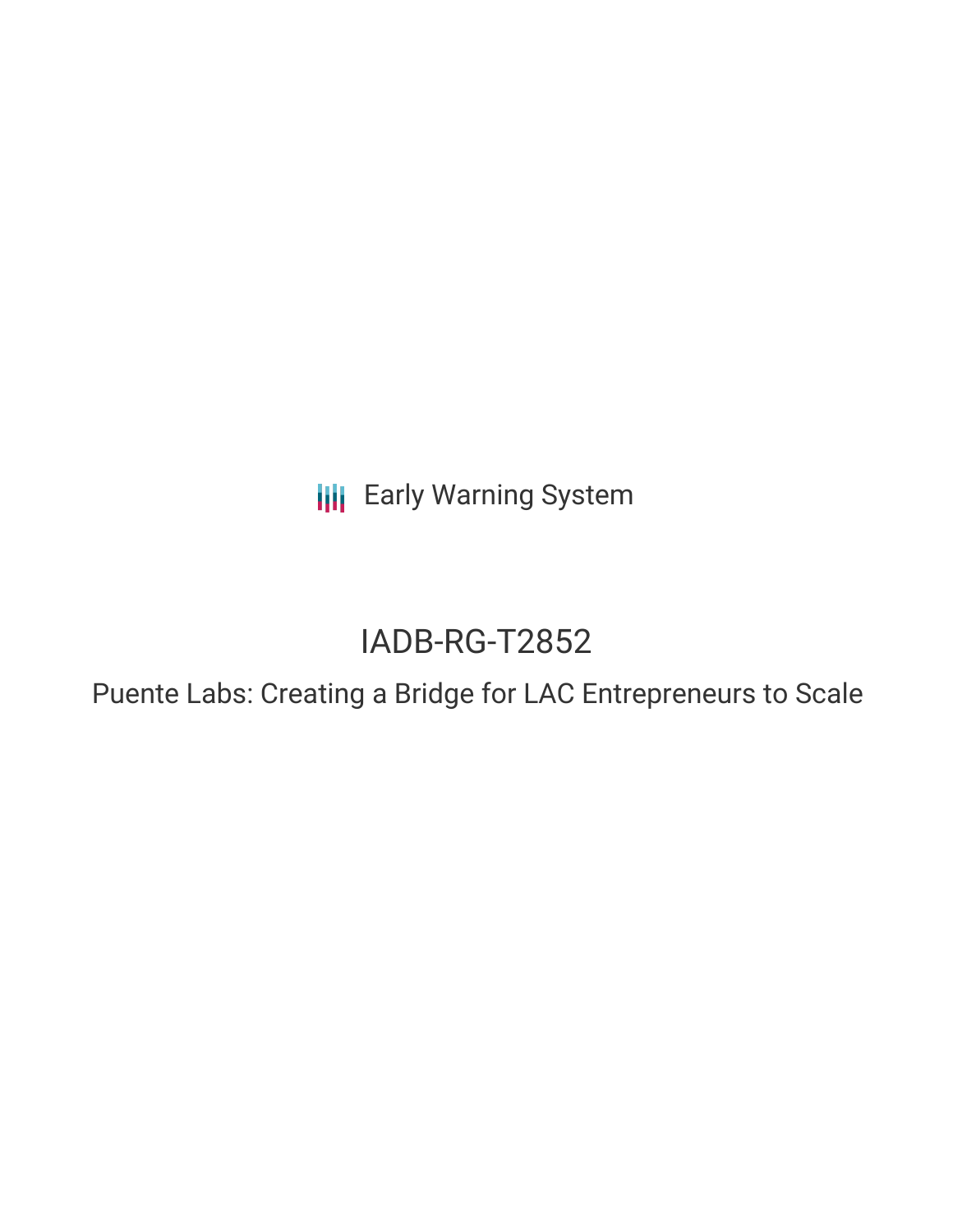

#### **Quick Facts**

| <b>Financial Institutions</b>  | Inter-American Development Bank (IADB) |
|--------------------------------|----------------------------------------|
| <b>Status</b>                  | Active                                 |
| <b>Bank Risk Rating</b>        | C.                                     |
| <b>Voting Date</b>             | 2017-01-26                             |
| <b>Investment Type(s)</b>      | <b>Advisory Services</b>               |
| <b>Investment Amount (USD)</b> | $$0.60$ million                        |
| <b>Project Cost (USD)</b>      | $$1.55$ million                        |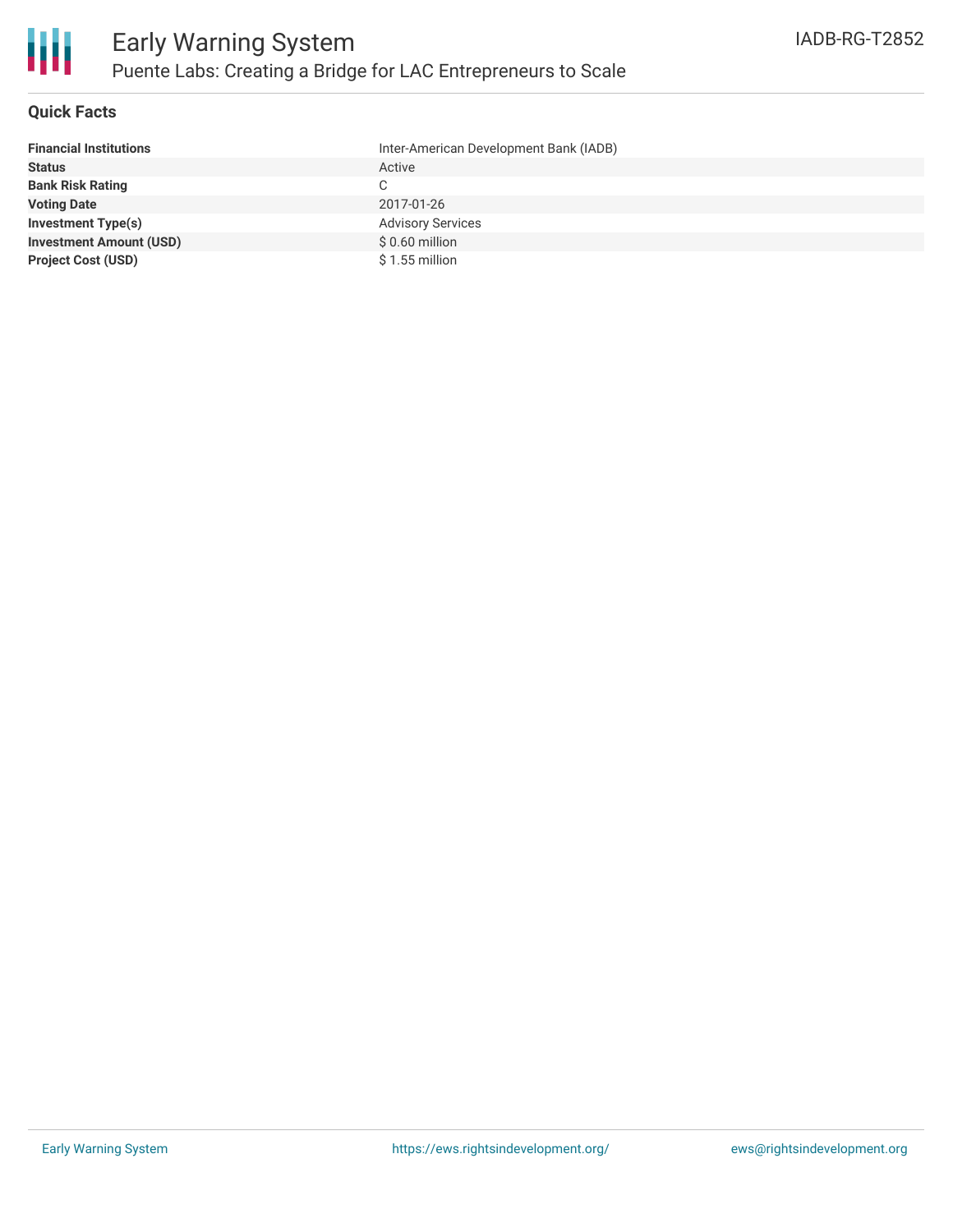

# **Project Description**

To provide Latin American and Caribbean entrepreneurs access to skills, mentorship/guidance and capital from international funds in order to build global companies.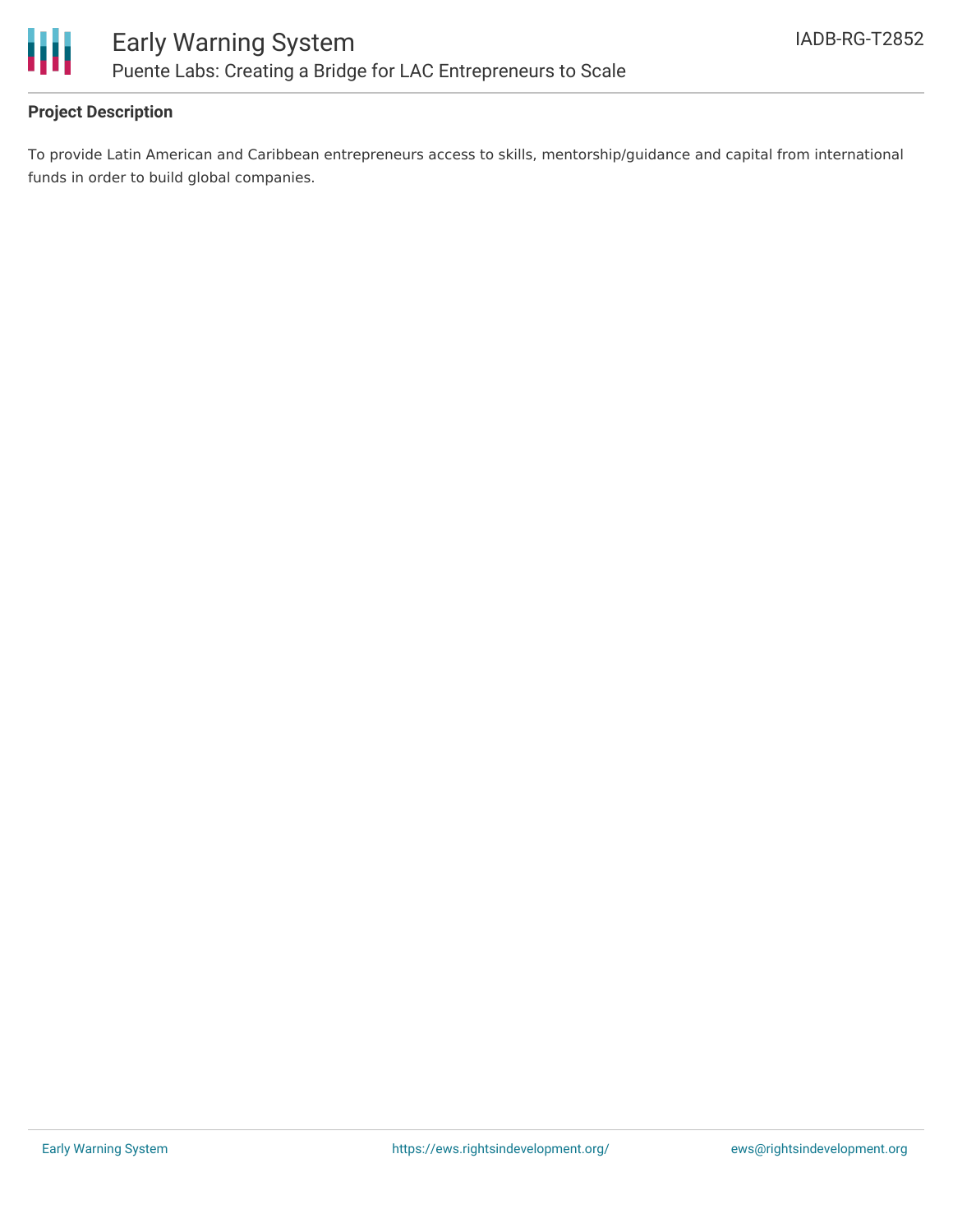

## **Investment Description**

• Inter-American Development Bank (IADB)

TOTAL COST : USD 1,550,000 COUNTRY COUNTERPART FINANCING: USD 950,000 IDB FINANCING: USD 600,000